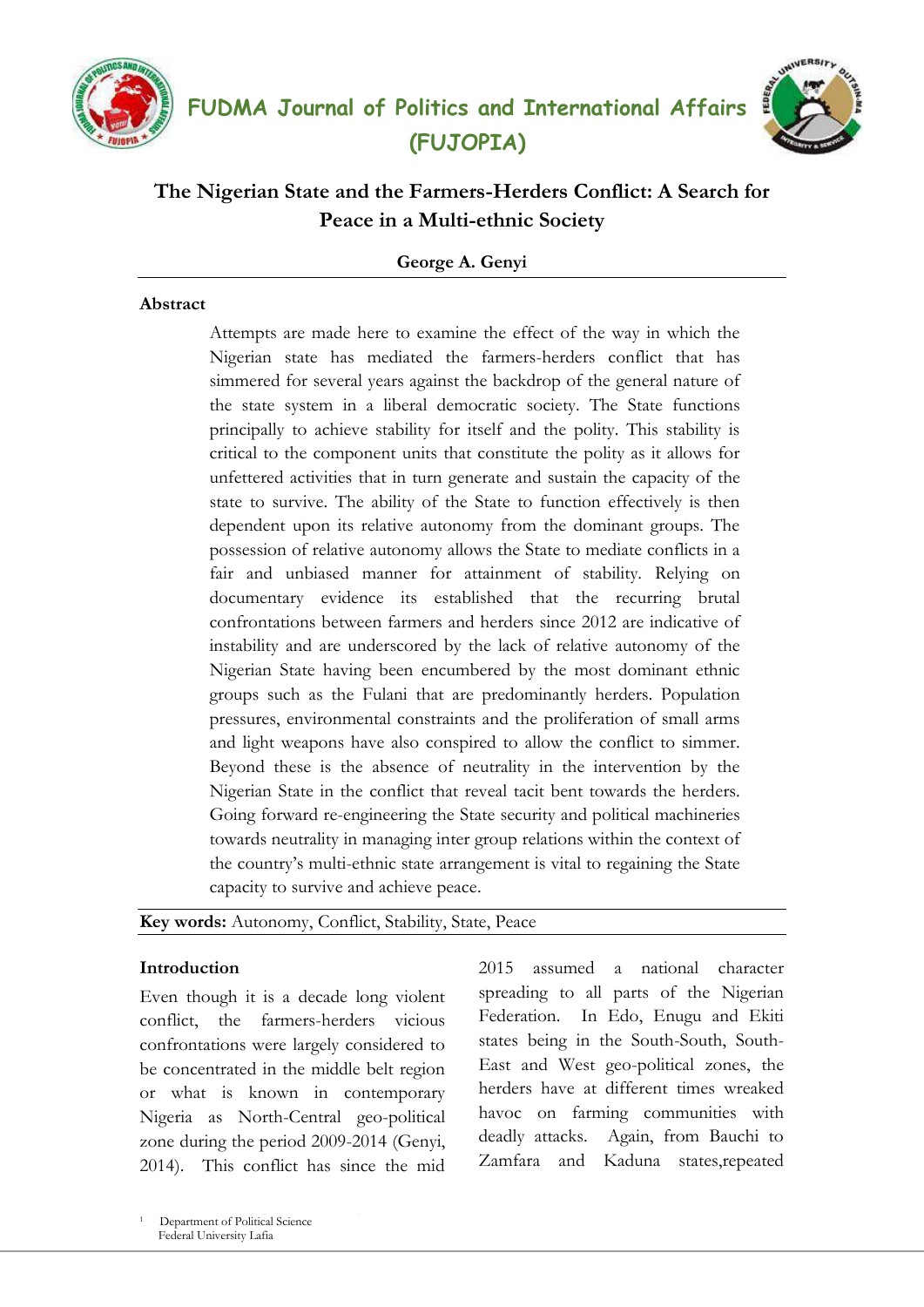clashes between farmers and herders have occurred with thousands killed, community assets destroyed and thousands of farmers and other inhabitants rendered homeless. Across the middle belt are tens of internally displaced camps (IDCs). When casualty figures from these violent confrontations reached 1,200 in 2014, the Global Terrorism Index described the Fulani militants as the World"s fourth deadliest group after ISIS, Al-Shabbab and Boko Haram (Mikailu, 2016). So far these attacks have remained predominant in the Middle Belt region. Even here, states of Benue, Nasarawa, Plateau, Taraba and Kaduna are considered the epicenter of actions. The conflict has intensified over access and use of strategic resources such as farmland, grazing areas and water between farmers and herders. The conflict has been exacerbated by factors of climate change, desertification and population expansion (Abbas, 2014; Acaps, 2017). Weak demarcation of pasture and stock routes aggravated by farming activities; the breakdown of traditional relationships between farmers and herders" communities and the failure of grazing agreements between the groupshave steepened and intensified the clashes (Mercy Corps, 2015). For example, the intensification of attacks by herders resulted in 800 deaths in Southern part of Kaduna state and 1,269 in Benue state in early 2016 alone (Mercy Corps, 2015, p.1). Within a two year period,(2015-2016) over 62,000 people were displaced in Southern part of Kaduna state since 2015. In February 2016 alone, some 300 people were killed in Benue and 40 others in Enugu State. The tragic ghost of killings moved to mid-2017 with over 200 deaths in Mambilla Plateau of Taraba state (Hunkuyi, Wakili,

Bamboye, Mudashir, and Jimoh, 2017). The cost of these conflicts is way beyond the loss of lives as Mercy Corps (2015) has shown that the Nigerian Economy lost \$14bn between 2013 and 2015 due to the crisis. The recurring conflict has undermined economic growth by destroying material assets, preventing and distorting trade, constraining investments and deepening the age long distrust between ethnic groups in Nigeria. This last factor far more than anything weakens the already existing fragile unity in Nigeria.

Three factors have turned out to make the farmers-herders conflict to be a strategic issue. It is destroying youth lives needed in the productive life of the country, it undermines the efforts to recovery and growth and also tampering with the security and very survival of the Federal architecture. Indeed, the intensification of the conflict and its expansion is blamed on the fragile arrangement that is the defining weak character of the Nigerian State that constrains its ability to promptly respond to the crisis with sharp policies and decisions to deal with the crisis on a permanent basis. It appears that some groups have held the Nigerian State in contempt by willfully manipulating it to their advantage against farmers. In this way impunity looms large permitting repeated violent attacks on unarmed farmers across the country with state security apparatus constantly looking the other way.

It is therefore argued that the intensification of the farmers-herders conflict leverages the weak and fragile constitution of the Nigerian State that upholds the majority-minority dichotomy in its ethnic-configuration continuum that hurts minorities greatly. This tendency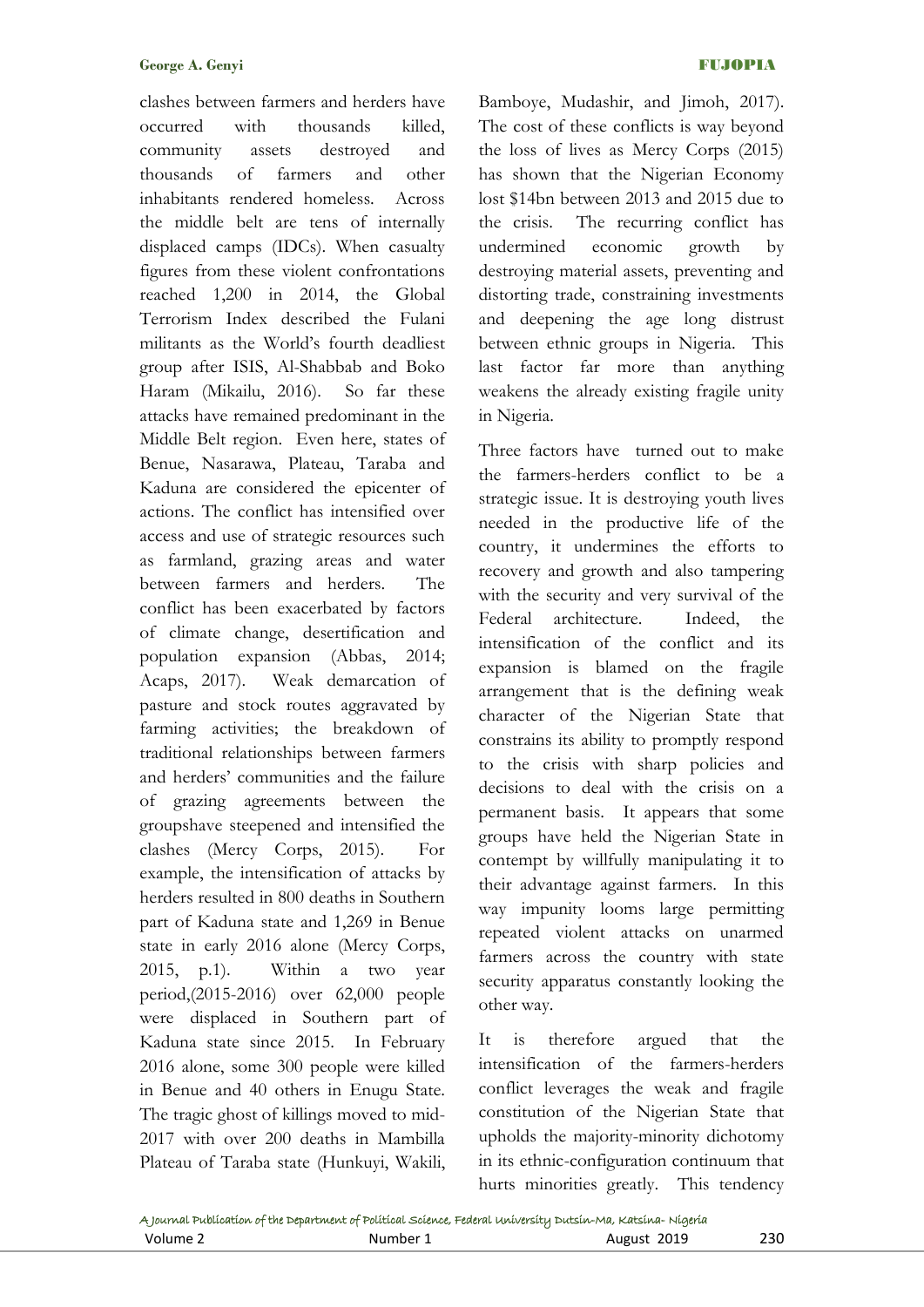has to be altered as it has reached a crescendo that has proven more deadly against the Nigerian project. Closely following these introductory remarks is a conceptualization of the Federal architecture and the characterization of the farmers-herders conflict since 2015. The Middle Belt region and the conflict will be discussed elaborately as the theatre of confrontations. The impact of the conflict on inter-ethnic relations and the nature of response by the Nigerian state will contextualized in the federal political arrangement and the policy options tied in the conclusion.

## **Nigeria's Fragile Federal State**

The Nigerian state was framed as a federal structure by colonial authorities for two reasons: Its social heterogeneity and seemingly economic disparity structured between the north and south of the country. In the economic sense of the colonial imperative, the south was more viable than the north. The geographical necessities of the country"s stretch were then rather complementary such that agricultural and other mineral resources in the north could be moved to the ocean in the south for international commerce. There was therefore a sound economic logic to the crafting of the federal arrangement (Uzoigwe, 2001).

The social heterogeneity of the country was starkly defined along ethnic and religious lines. The ethnic complexity and sophistication was expressed in the numerity of different hundreds of clearly identifiable ethnicities that span across the entire polity. While numerically these ethnicities may fall between the majorityminority continuums, the majorities by accident of history crystallized in nearly contiguous regions of the country. The East, West and Northern regions of the

1946 constitutional fragmentation reflected the concentration of the Igbos, Yoruba's and Hausa-Fulani respectively. This seemingly delineated structure expresses the tribal or ethnic tripod upon which the federal state was framed (Ajene, 2001). In this context of economic and social considerations Nigeria was carved as a federation of natural, geographic and economic regions (Afigbo, 1991). As has been elaborately expressed by Nwabughuogu (2001) the federal idea inherent in the constitutional corpus by Governor Richards in 1946 was broadly accepted by all segments of the then Nigerian society. The then nationalists hailed it as a perfect arrangement that could fit the heterogeneous complexity that was Nigeria. For example, Chief Obafemi Awolowo had argued strongly for a federal arrangement that would allow the component units autonomous expression within the federal polity.

With elaboration of the federal idea in the Richards Constitution, giving voice and choice to the regions, ethnic nationalism was provided a fertile platform to flourish. This strong tendency emerged in the argument for regional and sectional security within the aching federation. Thus, the North noted the apparent comparative differences with the south in economic disparities, educational attainment accentuated by Christian missionary intervention in the south and the north"s desire to preserve Islamic religion in the region. Even with these contrasting disparities in issues and intentions, the north believed it could operate conveniently with southerners in a federation (Nwaboghuogu, 2001).

Similarly, the Yoruba political elite soon perceived the Igbos of eastern Nigeria as a threat but believed that their regional security and interest could be guaranteed

|          | A Journal Publication of the Department of Political Science, Federal University Dutsin-Ma, Katsina-Nigeria |             |     |
|----------|-------------------------------------------------------------------------------------------------------------|-------------|-----|
| Volume 2 | Number 1                                                                                                    | August 2019 | 231 |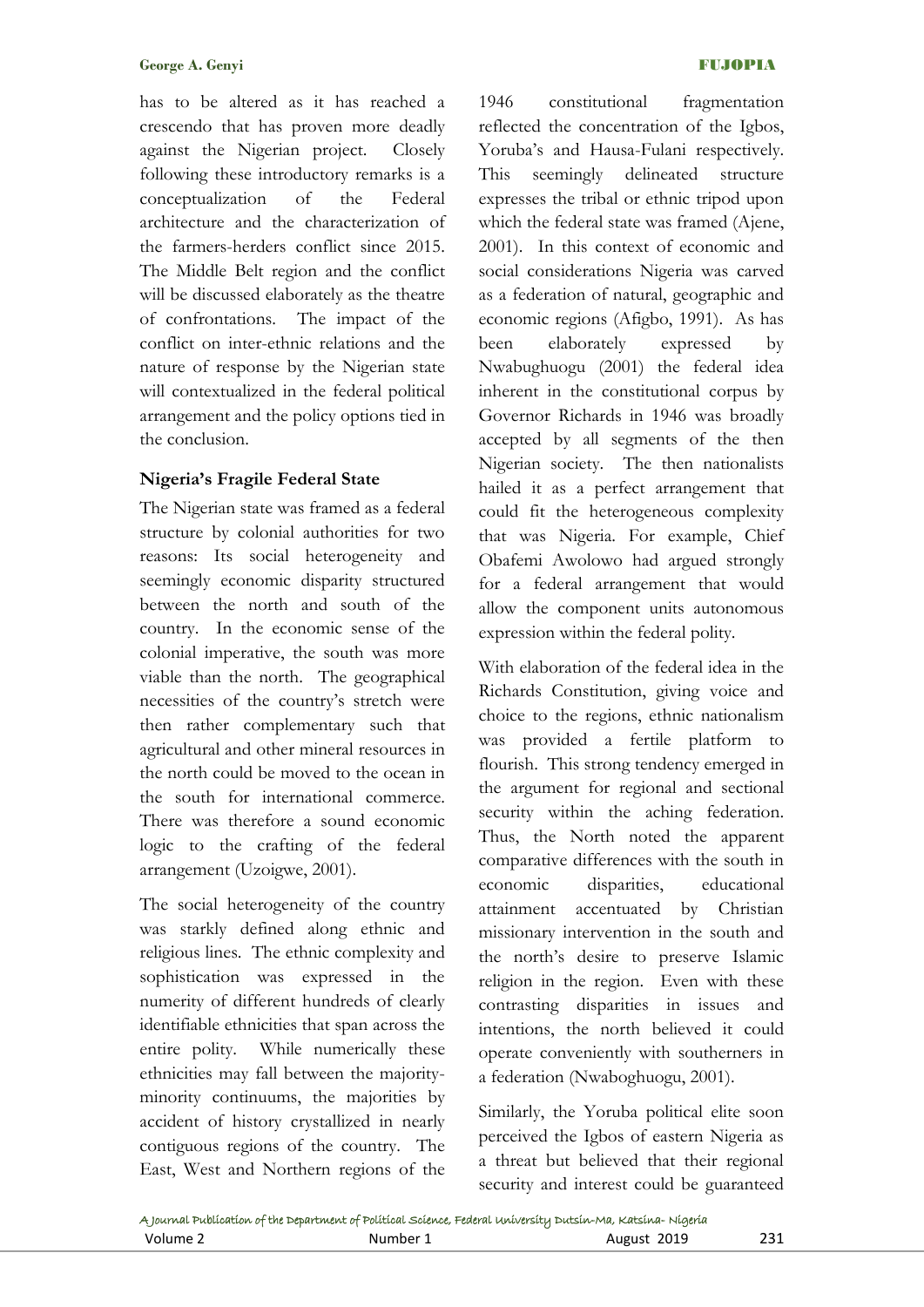in a federal arrangement. So were the Igbos who had a lead in education and many who had firm roots in the federal bureaucracy feared the sectional compression but were relieved that a strong central federal idea would be leveraged to enhance their interests. Ethnic rivalries were therefore resoundingly intensified with the introduction of the Richards Constitution in 1946.

The patch work of the succeeding Macpherson's Constitution of 1951 convinced the regional elites that their regional control was sufficient attractive bait as the general elections were to later show regional hegemony of the prevailing political parties. It was this rivalry among the Igbo, Yoruba and Hausa-Fulani that was at the centre stage of the struggle for the soul of Nigeria, a contestation that was to shape the political and constitutional development of the country (Omu, 2001; Genyi& Ada, 2015).

As political events unfolded, it became clear with the emergence of the 1954 Littleton"s legal framework that the regions were a choking pot for ethnic minorities. From West to especially East and Northern regions, hundreds of minority ethnic groups existed and have remained so that have been politically suppressed or marginalized by regional politics dominated by elites from the majority groups that holds sway in those regions. At national level the tripod of elites from the majority ethnic groups also manipulate the distribution of resources in a manner skewed in their favour as if the minorities do not exist. Illustratively federal presence in Zaria Local government of Kaduna state far surpasses similar presence in the entire Benue State considered to be part of the north but home to minorities with a negligible

presence of the Hausa-Fulani (Aliegba, 2017).

The struggle for the fragmentation of the three regional blocks in the 1950s finds expression in the attempts to escape this majoritarian political suffocation. Thus, the creation of the Mid-West region was the product of the struggle for ethnic selfdetermination on the part of minorities (Omo, 2001). This struggle was however not successful for the minorities of the Middle Belt who were under heavy marginalization by the Hausa-Fulani as much as the Cross-River-Ogoja-Rivers minorities under the yoke of the Eastern region (Egwemi, 2014).

The integrating role of federations in complex plural societies has been noted as an attractive appeal for stability of the polity. For these reasons, federalism is a suitable political arrangement for managing diversities (Genyi, 2014). These appeals about federalism are not to be used to eliminate ethnic or religious diversities but to creatively live with them. Federalism notes emphatically that distinct identities of a population can be peacefully lived with without undue pressure or harassment from any of the constituent groups.

The construction of the Nigerian federation by colonialists was restructured by the military into a centralized political power and has since been controlled and manipulated in favour of the tripod of national majoritarian elites. The component units are systematically weakened and syndicated to the extent that are without little capacity to offer elementary security to their populations outside the realm of federal police even under identified emergencies while waiting for the arrival of federal authorities on the scene. Under the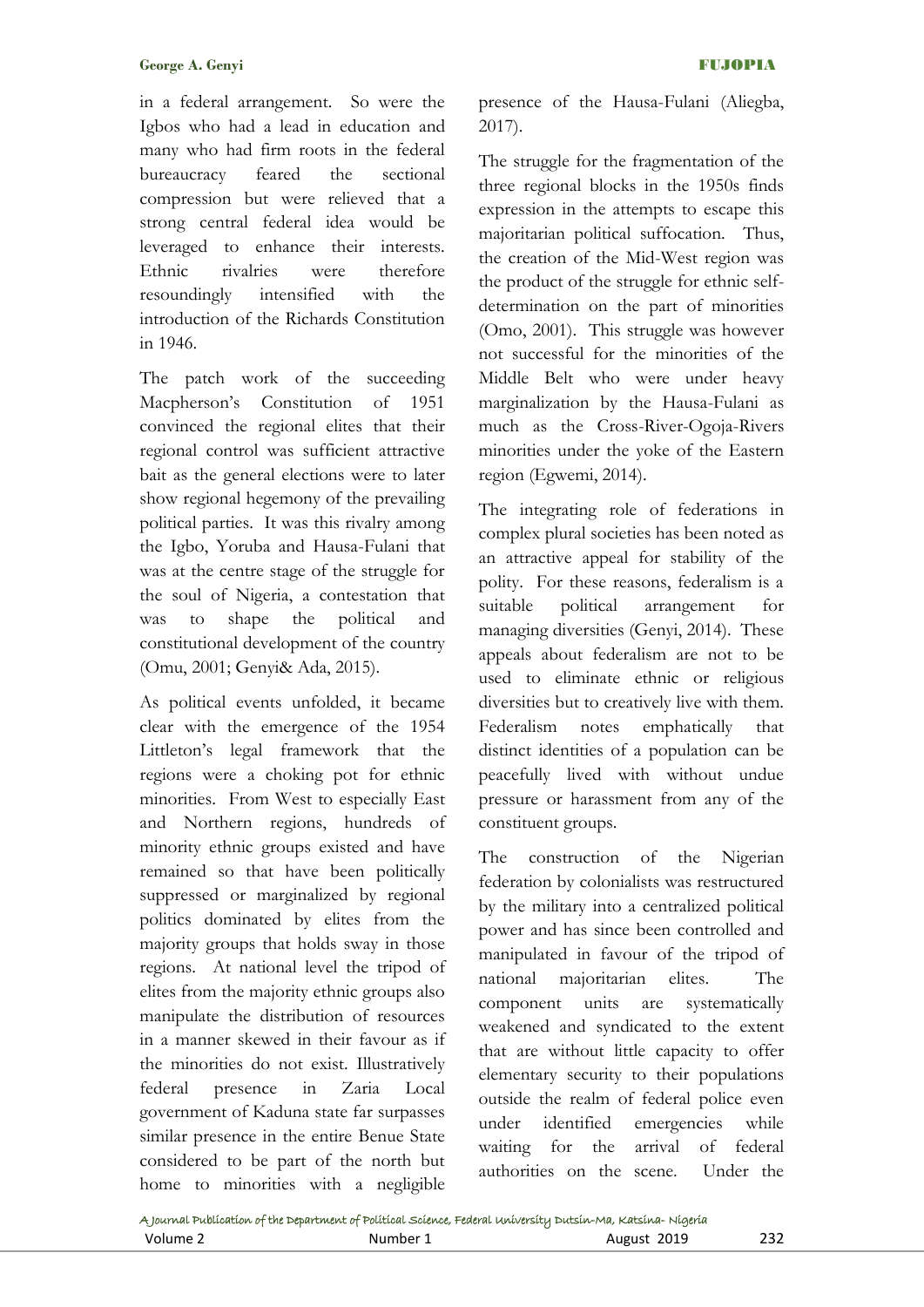contemporary context of the Nigerian State, ethnic minorities especially in the middle belt are under intense fear of violent elimination by the majority Hausa-Fulani under any pretext. Under this condition as has been their experience

with the wanton killings of minority ethnic farmers by the majority Fulani Herders, the play out has fulfilled a historical wisdom succinctly captured by (Ignatieff 1993, p. 16) namely that;

When people are sufficiently afraid, they can do anything. There is one type of fear that is more devastating in its impact than any other, the systematic fear that arises when a state begins to collapse. Ethnic hatred is the result of the terror which arises when legitimate authority disintegrates

Though the Nigerian state is yet to collapse, the signs are there especially the multiple violent eruptions everywhere in the country. The farmers-herders conflict more than any other reflects this trend. The obvious consequence is the declining or collapse of state legitimacy which is central to the ability of the state to provide public goods (Ibrahim, 1994; Rotberg, 2004). In the distribution of public goods including security, the state must be seen as a neutral arbiter that guarantees the safety of all sections of society. As Ibrahim (1994, p.2) has unequivocally noted, "when the state is generally perceived as serving the particular interests of one group, it starts losing its legitimacy, and indeed its authority. As state capacity declines, fear of "the other" rises and people resort to other levels of solidarity religious, ethnic, regional etc. in search of security". The manner in which the Nigerian state dispenses security especially regarding the prevailing farmers-herders conflict is lopsided and this is stoking fear and pushing for resort to other levels of solidarity and support in search of security by minority groups that are predominantly farmers in the Middle Belt.

# **Intensification of the conflict**

After the fierce clashes between farmers and herders in Plateau and Benue in late 2014 through early 2015 (Genyi, 2015), the conflict has since spread to other parts of the country and also intensified. The expansion in scale of fatalities and space has berth in Delta, Oyo, Abia, Enugu, Ekiti, Zamfara, Kaduna and Taraba States (Mercy Corps, 2015). The scale of violence is expressed in the escalation of fatal victims which was in a few tens of casualties to over hundreds. The concentration that was in the Middle Belt region has since burst and expanded to the South-south, South-west and South-east geopolitical regions.

The expansion and intensification of the conflict is rooted in a confluence of factors; expansion of land under cultivation, environmental degradation in the Sahel region, the decline of traditional authority in farming communities and the rise in scale of cattle rustling (Baba, 2015). Over the years farming communities interfaced peacefully with herders in a seemingly complementary relationship. This mutually expressed itself in the provision of goods by herders and livestock manure that fertilize the fields especially when grazing took place once in a year. Herders also in turn obtained grains and other agricultural products from farmers. The intensification of farming activities has however reduced grazing land due to expansion in population of farming communities. For example the population of Benue State, a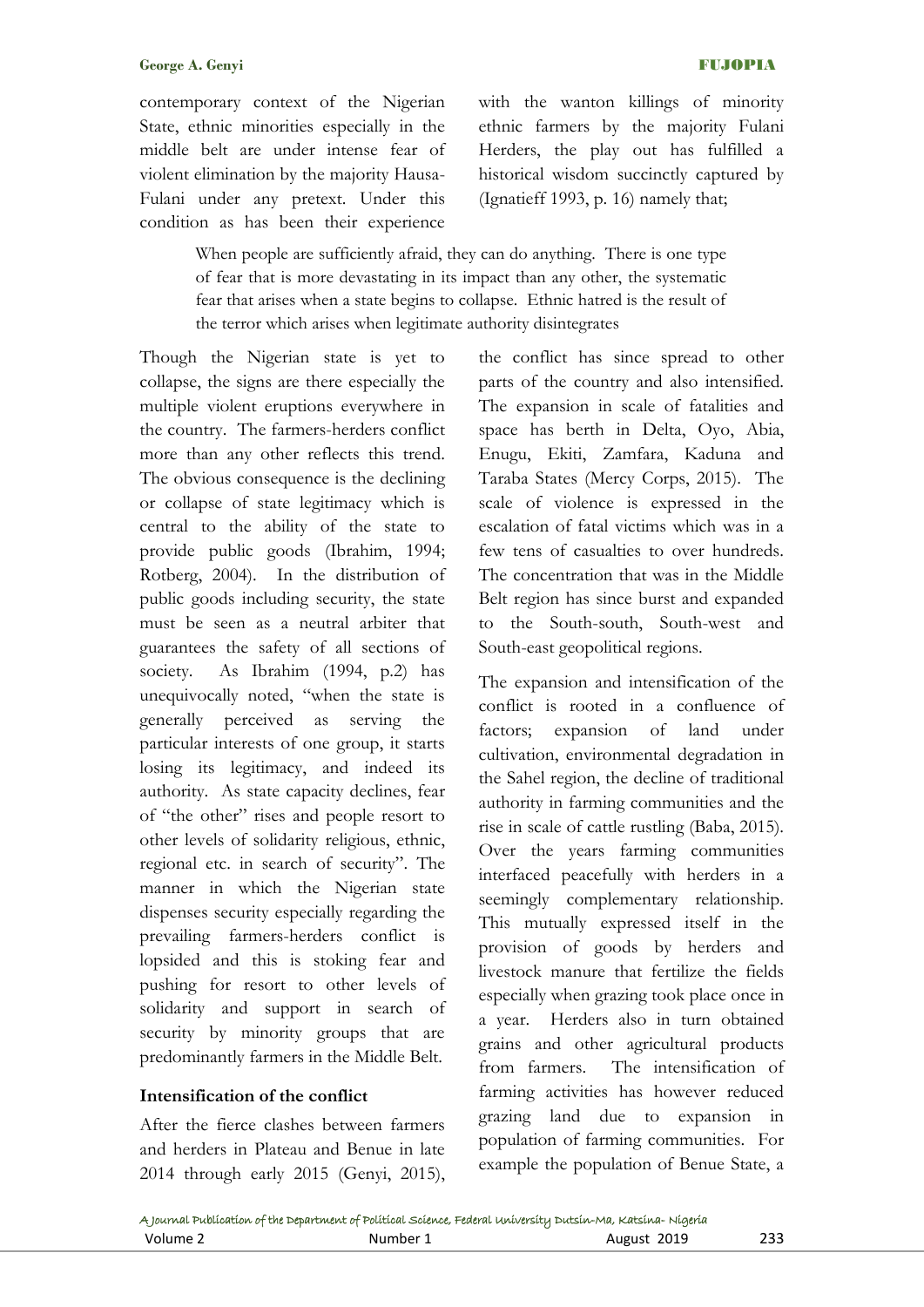typical farming state was at 2,753,079 million in 1991. This has more than doubled to 4,253,641 million in 2006. The National Population Commission put the figure of the state's population at 4,942,141 million in 2011 (NPC, 2015). Another farming state is Nasarawa which population rose from 1,869,377 million in 2006 to 2,171,908 million in 2011. That of Plateau state grew from 3,206,531 million in 2006 to 3,669,993 million in 2011. This phenomenal rise has compounded the competition for cultivable land leading to the take-over of lands that were usually available for grazing several decades ago. With the expansion of farming activities,grazing herds frequently encroach on farms resulting in the violent confrontations between farmers and herders.

The push for herder's migrations from across West Africa into Nigeria"s Savannah has been accentuated by the deterioration of the environmental conditions in the Sahel aggravated by overgrazing in itself. In addition to overgrazing is the effect of climate change that has radically transformed hitherto lush agricultural land that was suitable for grazing with fresh foliage into vast deserts thereby sending pastoralists Southwards in droves (Baca, 2015). The new arrivals do not only put additional pressure on available land already stretched by competition between communities, lack of local knowledge on what may have remained of old stock routes, compounded by dense local populations accelerate the probability of violent clashes due to encroaching grazing by herds.

Pastoralist-farmer relations were hitherto cordial and where disagreements arose was peacefully mediated by local traditional authorities. These roles have collapsed or declined due to changes in Nigeria"s political economy that has exposed traditional rulers to the manipulation by local elites and successful criminals. In traditional farming communities, local elites and traditional rulers that eke their livelihood from agriculture and support from largely farmers have lost their neutrality that facilitated the successful mediation in the disputes over land between farmers and herders in the past (Baca, 2015; Amaza, 2016). In the face of the disappearance of mediation opportunities, herders have easily taken to violence as the only viable alternative in guaranteeing the safety of their herds and access to the grazing resources they desperately search for in central Nigeria. Closely related to this is the compromising attitude of traditional authorities who collect money from herders to grant access to land for grazing. Given the extensive farming activities and the expansion in households due to population increase, herds graze into farmlands and destroy crops. Farmers "response in defense of their farms inevitably resulted in violent confrontations. With the compromise by traditional authorities the opportunity for further peaceful and fair mediation has declined leaving both sides to take to violence as the only option to secure their livelihoods.

The intensification of the conflict is also rooted in the high prevalence of deadly weapons in the hands of nomadic populations. The Small Arms Survey in 2009 estimated that the number of illegal small arms and light weapons in Nigeria range from  $1m - 3m$  (Amaza, 2016, p.2). While this may even be an underestimate at the time of the survey, the Boko Haram insurgency, the explosion of the Libyan and Malian crises and the armed

|          | A Journal Publication of the Department of Political Science, Federal University Dutsin-Ma, Katsina-Nigeria |             |     |
|----------|-------------------------------------------------------------------------------------------------------------|-------------|-----|
| Volume 2 | Number 1                                                                                                    | August 2019 | 234 |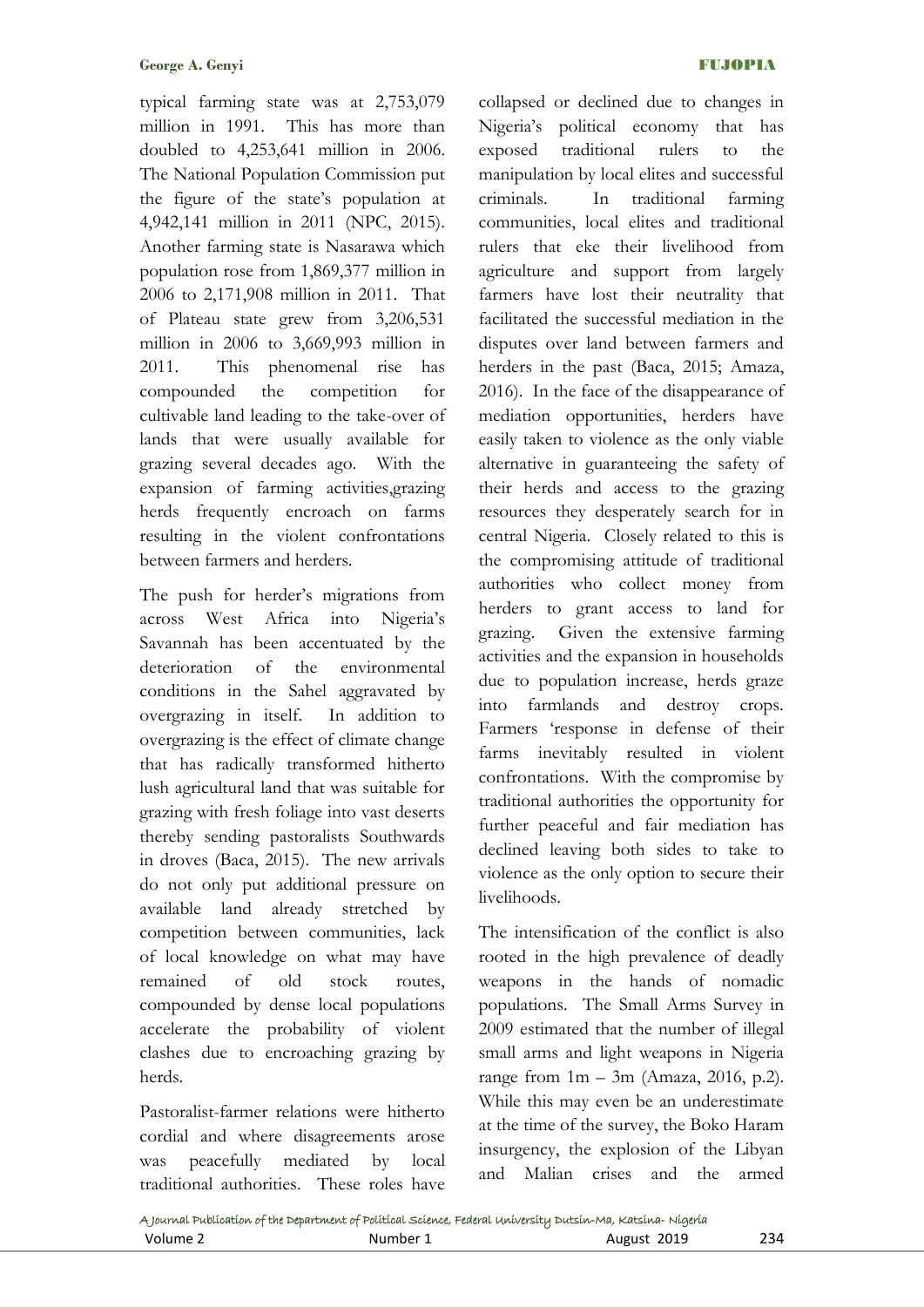mobilization of thugs by politicians during elections in Nigeria have indisputably increased access to illegal weapons in the country. Over all therefore, the number of illegal but deadly weapons in the hands of armed gangs, militia groups and herdsmen have grown to a much higher level. For example in 2014, according to the United Nations Centre for Peace and Disarmament in Africa (UNREC) Nigeria was said to host 350 million or 70 per cent of the 500 million illegal arms in West Africa (Editorial, 2016). There is no doubt that the flow of these weapons reach the hands of ethnic militias that abound among farming communities in central Nigeria and herders entering the region from the Sahel. This explains the presence of herdsmen with AK47 rifles with their herds in the region (Baca, 2015). These weapons are light, relatively cheap but unmistakably deadly.

Closely related to the proliferation of small arms and light weapons is the rising wave of cattle rustling. In 2013 alone, local thieves stole approximately 60,000 heads of cattle. This tendency seems to be rampant in Kaduna, Zamfara and Jigawa States. To protect their herds, pastoralists are armed with sophisticated weapons to orchestrate violence in the event of dispute over access to grazing resources with farmers. Indeed victimized pastoralists often blame adjourning agriculturalists" populations for their loss of livestock even in cases where the actual perpetrators were Fulani kinsmen (Baca, 2015). Under such conditions retaliatory attacks have been bloody affecting entire villages experiencing heavy devastation (Bala, 2014; Vines, 2005).

Farmers-herders" conflicts have also intensified due largely to the failure of security agencies to effectively checkmate

the attackers. The level of impunity in this regard is exceedingly high. Over the years the slow or non-response to attacks by security agencies have left farmers with the only option of self-arming for selfdefense or initiating reprisal attacks that set up a cyclical chain of counter attacks with no end. It is important to note that these attacks largely occur in rural areas that are vast, largely un-policed and hence perpetrators of cyclical violence are not easily apprehended let alone prosecuted. It appears that these violence mongers exploit the failure of the state to maintain security, law and order to perpetrate horrendous destruction on farming communities. For example, it would take President Muhammadu Buhari more than six months to order a late investigation into the herders-farmers clashes that had reached intolerable levels with the devastating attack on Agatu community in Benue State in March, 2016 (Amaza, 2016). The presidential directive was issued more than a week after nearly 400 farmers were killed in the systematic attack on several villages in Agatu, a typical farming community located on the banks of the River Benue.

A combination of environmental and social push factors of climate change, desert encroachment, population expansion and the proliferation of illicit weapons across the West African region havetherefore accentuated the intensification of the farmer-herder's vicious cycle of violence in Nigeria especially in the Middle Belt region. The fillip to this has however been the sustained degree of impunity enjoyed by perpetrators of violence following the ineffectiveness of law enforcement agencies to stanch the orgy of violence. When herders move with arms (Mikailu, 2016) and are not arrested let alone

|          | A Journal Publication of the Department of Political Science, Federal University Dutsin-Ma, Katsina-Nigeria |             |     |
|----------|-------------------------------------------------------------------------------------------------------------|-------------|-----|
| Volume 2 | Number 1                                                                                                    | August 2019 | 235 |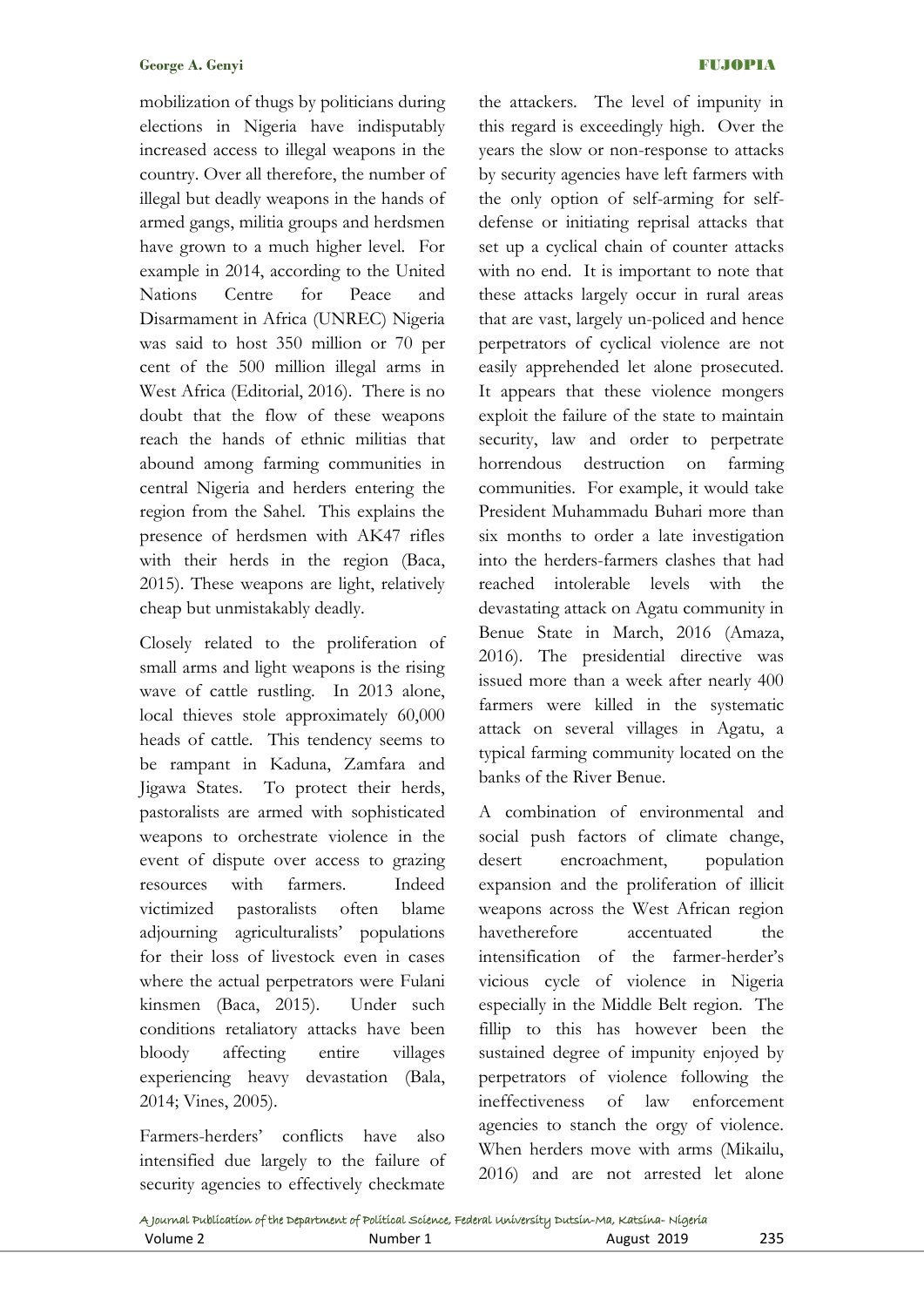prosecuted, even after deadly attacks on seemingly innocent farming communities, one can only conclude that the attackers are being provided tacit support by the state to intensify decimation on hapless local inhabitants. This tendency has been witnessed in contemporary Nigeria especially in the Middle Belt region with deleterious socio-economic and security implications.

## **State Response and Crisis Impact**

The intensification of the violent reprisal attacks between nomadic herdsmen and farmers especially in central Nigeria have left in their wake varying degrees of impact. From socio-economic consideration the crisis has been devastating. Nigeria is believed to have been losing \$14billion annually since the Fulani herdsmen and farmers "confrontations began in 2011 (Amaza, 2016). This is largely due to the destruction of farmlands in Nigeria's most fertile agricultural belt. Mercy Corps (2015) a UK based humanitarian organization estimates that the combined states of Plateau, Kaduna, Nasarawa and Benue have lost an estimated average of 47% of tax revenue due to the crisis. This translates to an estimate of \$2.3m in 2010 only. The regions agricultural activities consist of crop farming and livestock rearing. When trade, a major non-farm activity is factored into the economy of the area, the conflict induced losses are phenomenal. Strategically, the conflict has "impeded market development" and indeed economic growth by the orchestrated destruction of productive assets, obstruction of trade, constraints on investments and the erosion of "trust between market actors" (Mercy Corps, 2015).

Another very profound impact of the crisis is in security concerns with reverberating consequences on the whole country. At one level, the loss of human resources is appalling and inexcusable. For instance, in scale, there had been 389 incidents of violent attacks between farmers and herders between 1997 and 2015 (ICG, 2017). It is noted that 371 of these occurred after 2011. An accurate figure of human casualties is difficult to get between 2011 and 2017 but the large number of attacks has unquestionably taken unbearable toll on human lives to the degree of gaining international attention. For instance it is estimated that 2, 500 people were killed in 2016 alone (ICG, 2017, p.1), 800 of which were in Southern Kaduna and another 1,269 in Benue state (Mercy Corps, 2017, p.1). Geographically, three locations; one in South East and two in the Middle Belt regions came under attacks with disproportionate casualties and destruction that aptly depicts the security impact of the crisis on the country. The widespread nature of the attacks notwithstanding, those in Benue, Enugu and Kaduna states between 2016 and 2017 reflect the intensity and extensive nature of the crisis with obvious and covert implications for security.

Whether in intensity or extensiveness, Benue state has borne the greater brunt of the Fulani herdsmen attacks. Between 2013 and 2016, fourteen of the twenty three local governments in the state have come under severe attacks for more than once. Of these, Guma, Buruku, Logo and Agatu LGAs remain the hardest hit given their proximity to the Rivers Benue and Katsina-Ala; being major sources of water supply throughout the year. Note must be made here that competition for water resources is at issue in the conflict

|          | A Journal Publication of the Department of Political Science, Federal University Dutsin-Ma, Katsina- Nigeria |             |     |
|----------|--------------------------------------------------------------------------------------------------------------|-------------|-----|
| Volume 2 | Number 1                                                                                                     | August 2019 | 236 |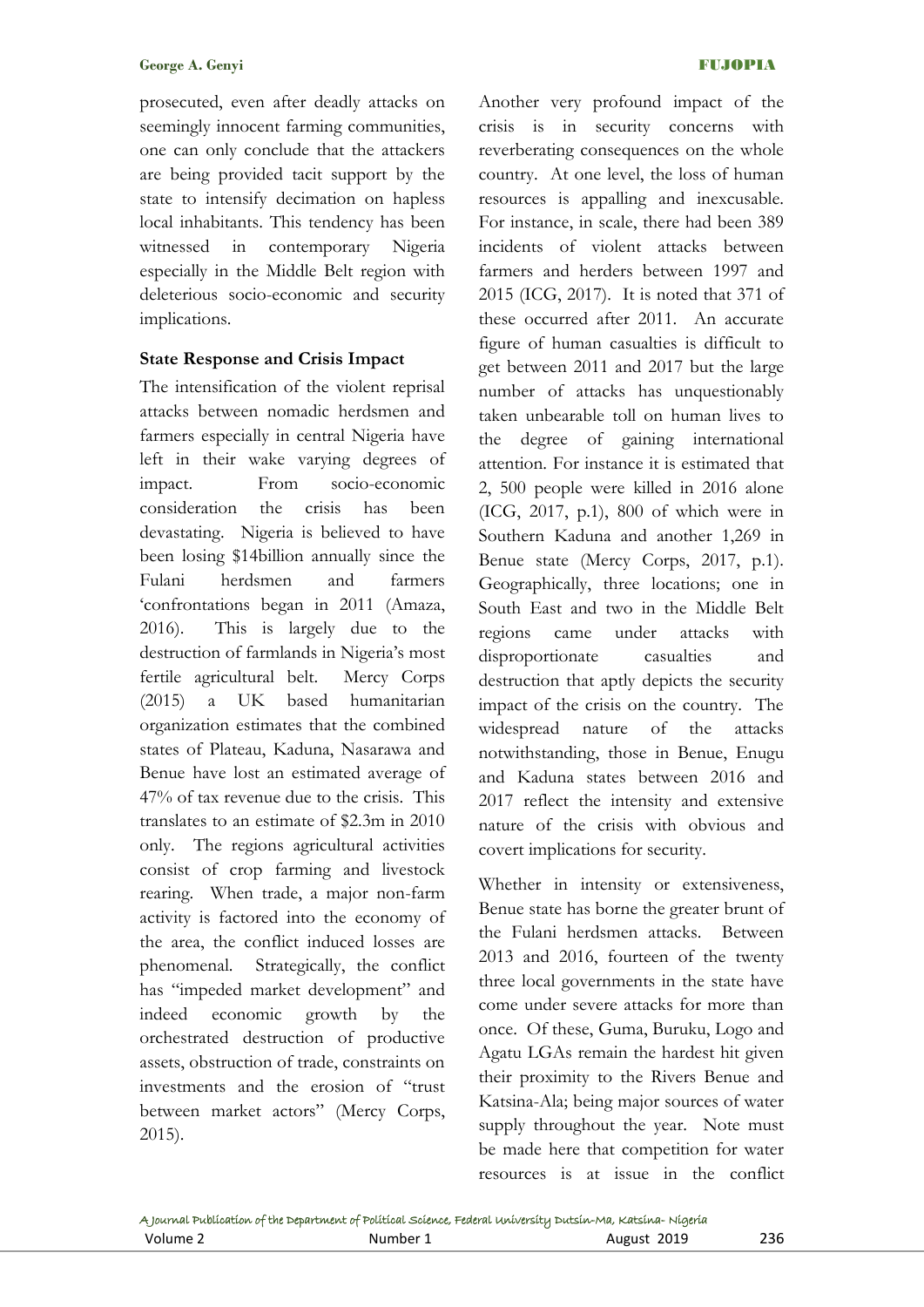particularly during the months of December through April (Bagu and Smith, 2017). During this period water is scarce in northern Nigeria with the Middle Belt remaining the only area with sufficient water supply for human and animal consumption. Against this background, attacks on Agatu villages began on  $7<sup>th</sup>$  May 2013 leaving 47 dead; and reoccurred on  $14<sup>th</sup>$  May, 2013 leaving 40 dead. These deaths were the consequences of the attacks on a large community of several villages;*Ekwo-Okpanchenyi* during which attack was reportedly surrounded by over 200 heavily armed herdsmen. Again on 28 July and November 7, 2013, several Agatu villages were attacked leaving 15 villagers dead. As if that was not enough, barely two days later being November 9, 2013 the same villages witnessed another devastating attack that left 36 people dead. Scenes of other attacks occurred repeatedly on April 15, 2014 on Obagaji the headquarters of Agatu LGA, leaving 12 dead, and on 15 March, 2015 over 90 villagers were killed during the attack on Ogba Community. February, 29<sup>th</sup> 2016 was the black day in the life of the LGA when 500 people were killed and 700 massively displaced (Jibueze, 2016). The Police in Benue state would confirm the presence of hundreds of heavily armed herdsmen surrounding communities in Agatu Local Government during their tour of assessment acknowledging the complete desertion of the area by indigenous inhabitants (Abah, 2016). In all of these luck luster response perceived as a tacit support for the herders to wreak havoc on the Agatu farmers, only a mere promise that perpetrators would be made to face the law could be elicited from the police. No herder was arrested let alone prosecuted or made to appear in court

even for the symbolic gesture of seeking justice and sanctions for offenders to achieve a deterrent objective. This level of impunity enjoyed by violent entrepreneurs has been a source of worry to Nigerians. Armed herdsmen perpetrate atrocities on Nigerian communities in the full glare of security agencies without attracting any robust response. It is obvious that these herdsmen are illegally armed yet no one is arrested let alone prosecuted. What has remained common denominator is that the police would engage in disputation of casualty figures and offer the regular rhetoric that perpetrators would be brought to book.

In a similar dastardly manner, armed herdsmen visited Enugu state and in one attack left over 100 dead (Ogwuamanam, 2016). The attack took place on 25 April, 2016 and was carried out by nearly 500 armed Fulani herdsmen. The massacre affected seven villages in Uzo-Uwani LGA of Enugu State. A Catholic Church and 11 houses were razed to the ground during the attack (Marnah, Ndujihe, Nwokwopara and Ozor, 2016). About 50 herdsmen would again attack Ndiagu, a community in Nkanu LGA on 24 August 2016 killing 1 person, a Catholic Seminarian and injuring several others (Igata, 2016). These attacks are well organized, coordinated and well timed and last for hours or days with incomprehensible level of response from security agencies.

While sustained attacks in Benue appear horrifying and indefensible, it is clear that the failure of the state to act decisively against perpetrators of any previous attacks gave the impetus for the Enugu killings. These orchestrations clearly signaled the tacit support to the Fulani herdsmen to reopen the killing fields in Southern Kaduna another fertile

|          | A Journal Publication of the Department of Political Science, Federal University Dutsin-Ma, Katsina-Nigeria |             |     |
|----------|-------------------------------------------------------------------------------------------------------------|-------------|-----|
| Volume 2 | Number 1                                                                                                    | August 2019 | 237 |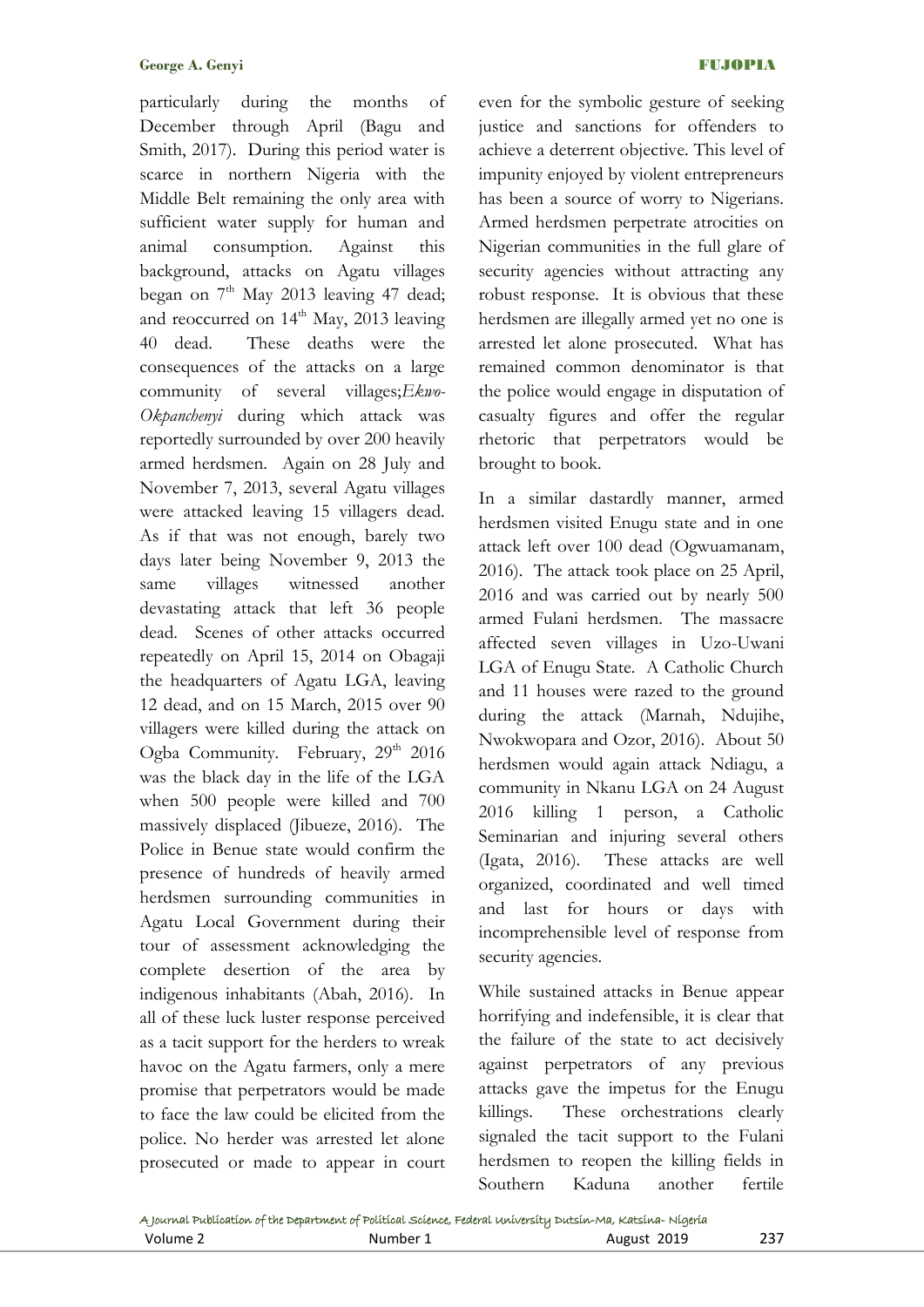agricultural area and heavily contested by the Fulani herdsmen for decades. The territorial sphere of Southern Kaduna consists of eight LGAs. Five of these including Jema"ah, Kaura, Kafanchan, Chikun, Kajuru are severely affected by recent killings perpetrated by Fulani herdsmen. These areas have witnessed 41 attacks from the herdsmen from 2009 to 2016 leaving in their wake hundreds of death and destruction of livelihoods (Agbo, 2016). The October 2016 killings in Southern Kaduna affected Kaura, Sanga, and Jema"a LGAs extensively. For instance, more than 800 people were killed and 1,422 houses and 16 churches burnt during the attacks (Catholic Diocese of Kafanchan, 2016). Late deployment of security agencies however failed to halt the killing spree as 31 more were killed in an attack on 14<sup>th</sup> November, 2016. After a lull the attacks were repeated again on July 11, 2017 leaving in the wake death of tens of villagers (Comment, 2017). Characteristically, these attacks aim at not mere destabilization of the host communities or in defense of herds but to inflict massive damage to the human and material capacity of the local farmers thereby crippling attempts at revenge and thus securing unrestrained access to areas for grazing. While the killing spree lasts, security agencies feign ignorance or demonstrate lack of effective logistical support to respond. In bizarre moments, the police particularly would claim that orders to do so from higher authorities have not been received. The manipulation of political and logistic failures last long enough for extensive to be inflicted on hapless local farmers that put recovery in a much longer future should that be possible at all.

As the country wake up to the resumption of killings in Southern Kaduna, it was just a reminder of the June killings on the Mambilla Plateau in Taraba state where nearly 200 Fulani herdsmen were feared dead by attacks from the farming communities. In the wake nearly 400 herds of cattle were either stolen or slaughtered (Sahara Reporters, 2017). Unlike the killings in Southern Kaduna and elsewhere in Nigeria, an extra-military battalion, police reinforcements and other security agencies were quickly deployed to the areas to restore order.

From the Middle belt zone of the country to Ekiti, Oyo and Osun states in the South- west and Enugu and Rivers in the South East and South-south respectively, the armed herdsmen have wreaked havoc on farming communities leaving in their wake hundreds of death and destruction of entire villages and livelihood. It appears that the intensity and extensive nature of these attacks have been buoyed by the particularistic way in which the Nigerian state has responded to these attacks. A closer look at this manner of state response is necessary.

# **State Response to Herders-Farmers Attacks**

One of the primary purpose of the state since the Hobbesian thesis is the preservation of order and the guarantee of security to members of the state (Fukuyama, 2000). Citizens require and demand this from the state and treat security of life and property as a cardinal responsibility of the state to its citizens. In distribution of this public good the state is obliged to be fair to all citizens and groups. A sense of justice is embedded in the equitable provision of security, a measure that enhances the legitimacy of any government in charge of a state at any given time.

|          | A Journal Publication of the Department of Political Science, Federal University Dutsin-Ma, Katsina- Nigeria |             |     |
|----------|--------------------------------------------------------------------------------------------------------------|-------------|-----|
| Volume 2 | Number 1                                                                                                     | August 2019 | 238 |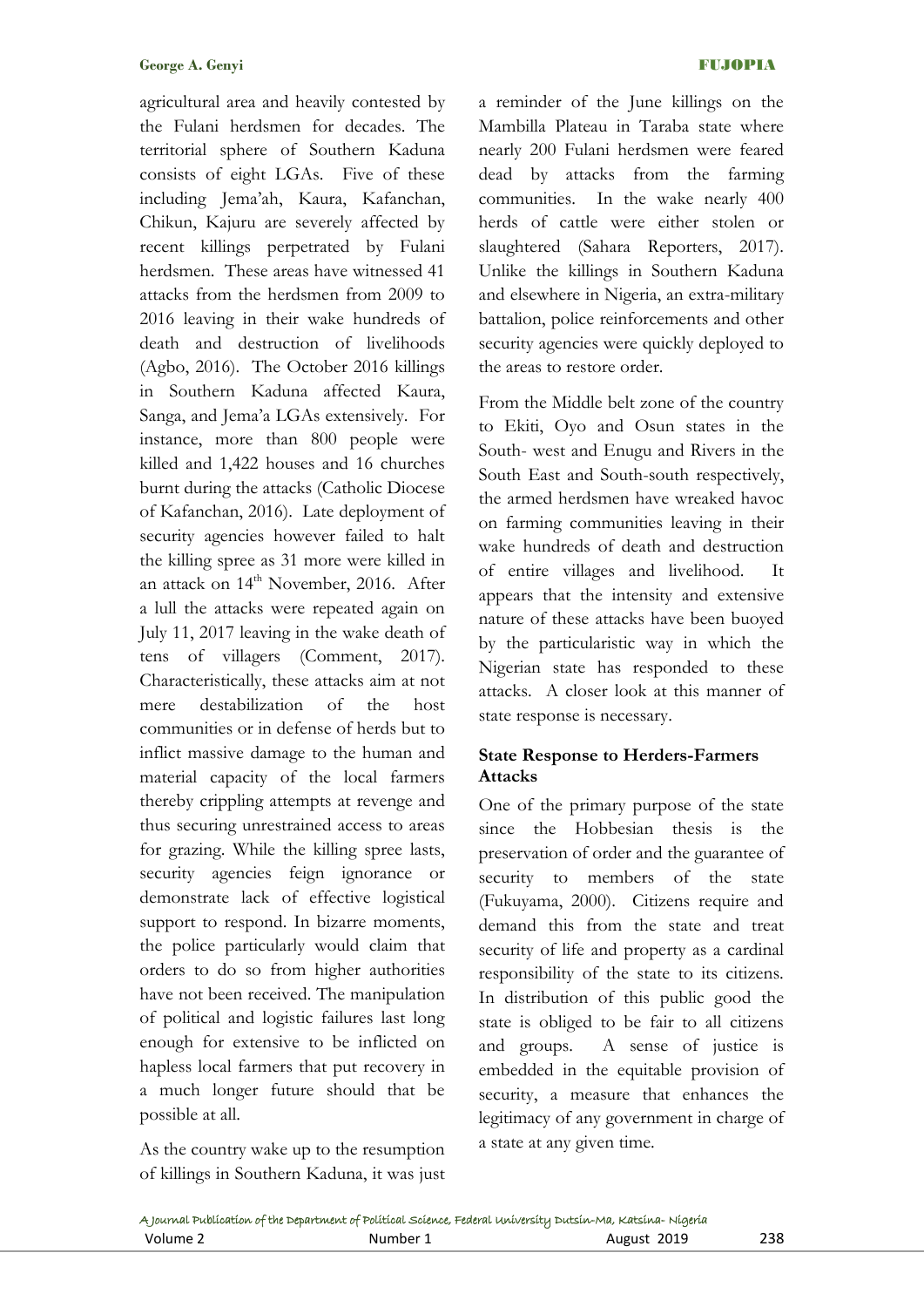Discernable trends and patterns of the Nigerian state response to attacks between Fulani herdsmen and farmers have emerged that are egregious to intergroup relations in a plural society like Nigeria with a complex ethnic mix. These trends affect state stability and development. Government and security forces appear to be unresponsive or reluctant in responding to warning signs and reports of attacks by herdsmen on farming communities. In extreme cases security agencies' responses to attacks are systematically delayed and often arrive long after attacks have ceased (Bagu and Smith, 2017). When security agencies arrive long after attacks, the perpetrators never got arrested or prosecuted. The February 2016 attacks that left 500 dead in Agatu in Benue state occurred for four consecutive days without response from security agencies. No meaningful police presence was seen in the area until well after the targeted villages in the area were razed down. All those villages under attack were burnt including social infrastructure like schools and churches and health centers. The Inspector General of Police (IGP) arrived the scene two weeks after the carnage and stands to be remembered famously for devoting time and energy to disputing the casualty figures of either 300 or 500 projected by community leaders and the press. The Minister of Internal Affairs responsible for internal security of the country would also only reach the scene a week after the Inspector General of Police's visit (Undertow, 2016). Even when the villages were deserted by indigenes and were taken over by over 200 armed herdsmen, the Minister merely promised investigation and prosecution of perpetrators that reflected an established pattern of state rhetoric on similar matters

and remained so by Mid-2017. What is clear here is again veiled state support to armed herdsmen to perpetrate violence against unarmed farming communities. By failing to arrest, disarm and prosecute illegally armed herdsmen for illicit possession of arms and for indefensible perpetration of violence, state protection is granted that underscores the impunity that seem to characterize criminal behaviour in Nigeria. In the case of farmers-herder conflict state support to armed Fulani groups is conspicuous. But farmers too deserve the protection by government under the Nigerian constitution as citizens of the country. Given the failure or compromised position of the state, farming communities are indirectly being encouraged to seek self-help an option dangerous to the corporate existence of Nigeria.

The partisan attitude of the Nigerian state and its security agencies in the management of intergroup relations has also played out graphically in the Kaduna killings. The mayhem in October 2016 lasted for four days before any meaningful response from the state through its security agencies or political leaders was heard including from the Kaduna state government in which state the killings took place. Disappointingly, the response rather incriminated the state governor for offering compensation to the Fulani to stop the killings of local farmers in revenge for the losses incurred in the post-election violence of 2011 (Agbo, 2016) instead of ordering for the arrest of the perpetrators. The Arch Diocese of Kafanchan alluded to the biasness from the state government and noted that this may be as a result of "a well-planned Jihad against our people with the sole aim of conquering our people and occupying

|          | A Journal Publication of the Department of Political Science, Federal University Dutsin-Ma, Katsina-Nigeria |             |     |
|----------|-------------------------------------------------------------------------------------------------------------|-------------|-----|
| Volume 2 | Number 1                                                                                                    | August 2019 | 239 |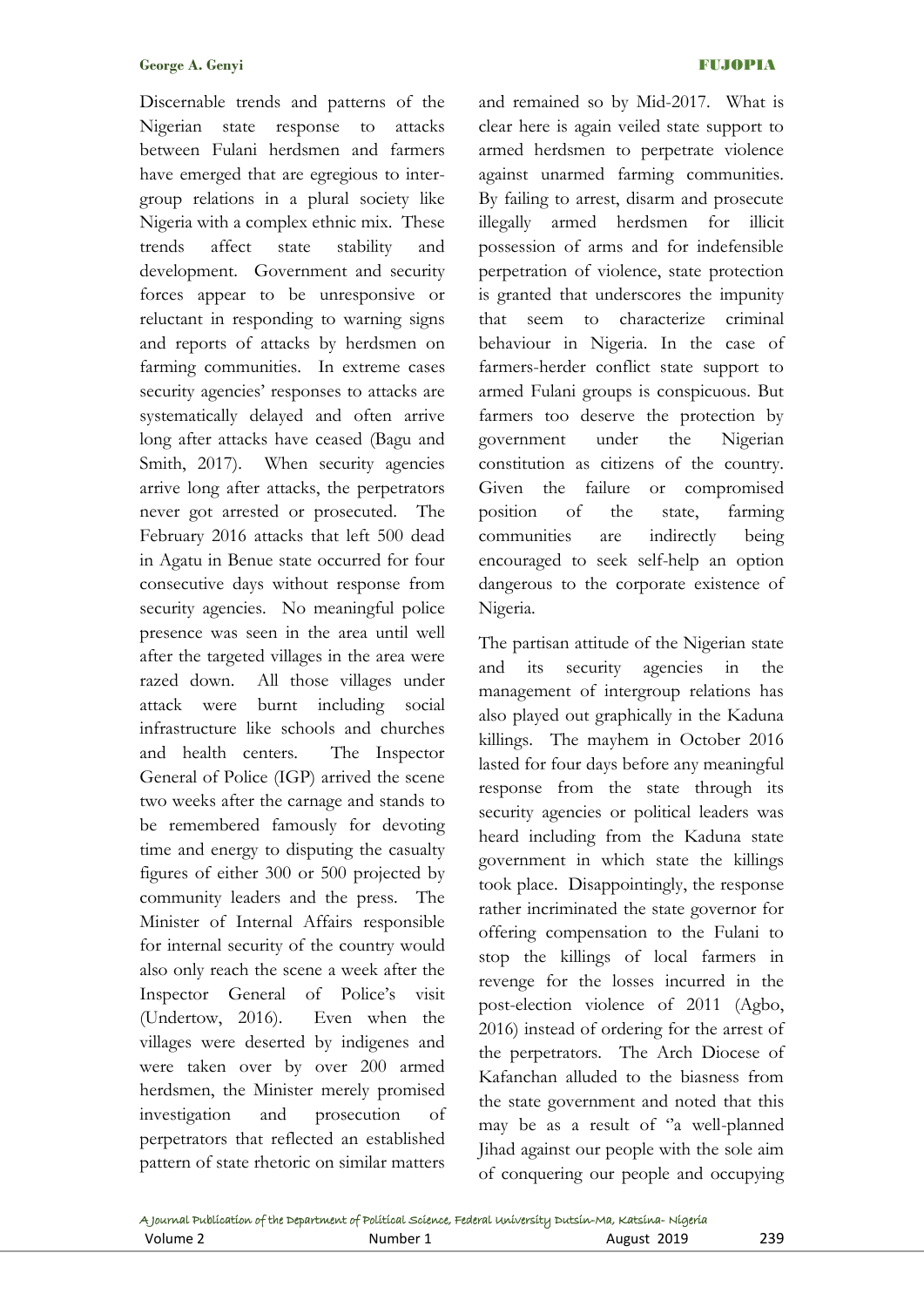land. We have been disappointed in the way the soldiers have manipulated or railroaded to favour the Muslims. In most of these attacks, the military stand aloof and watch (sic) while our people are being massacred" (Godstime, 2016, p.1). The church leaders quickly made reference to government's quick response to protect the Fulanis in Birnin Gwari where they had come under attack as the federal government had quickly deployed military helicopters to track down the perpetrators. What a contrast in a multiethnic and religious society to be treated unfairly and inequitably. The terrorists or cattle rustlers were pursued and killed or arrested and hundreds of cattle rescued. How important the Fulani and their cattle are! It is reasonably clear that government at the centre and state levels have not only failed woefully in protecting all citizens through a demonstrated partisanship in favour of herdsmen.

The same pattern of partisanship played out in the Mambilla attacks in Taraba state too. No sooner had the crisis erupted that the Minister of Interior were in the state to contend with the state government on the matter. An army battalion was immediately deployed to the Plateau to halt the killings and restore order. This showed that those for whom the state exists had to be defended and lived up to that responsibility in a swift and timely manner. The military was to protect the Fulani and restore order and was heavily supported by the police and Nigerian Security and Civil Defense Corps. To further demonstrate how determined the federal government was to defend the Fulani ethnic group in addition to the heavy military presence in Taraba state, the Governor was summoned to an emergency meeting in Abuja with top

government officials over the attacks (Hunkuyi, 2017).

It has been established that state security agencies have often displayed double standards in response to attacks from either herders or farmers or rustlers. In addition there are varying shades of relationships between different security agencies and the herders or farming communities across the country. Generally the police seem to have better relations with farmers and would turn a blind eye when farmers rise up against herders. The military are rather seen to favour armed Fulani herdsmen. These tendencies foster a widespread culture of impunity, a trend that exacerbate feelings of persecution and provoking social divisions as well as reinforcing mistrust of security agencies and government itself (Bagu and Smith, 2017). The sustenance and intensification of attacks in Benue are characterized by these practices on the excuses that bother on late arrival of overstretched security agencies and poor logistics given the vast rural areas of the state. While such excuses fly in the face of reality, security agencies turn to perpetrate unwarranted attacks on farming and herding communities suspected to be responsible for violent attacks. Federal troops and the police have been caught in this situation in Benue and Plateau states without investigation let alone prosecution. These practices again exacerbate mistrust between security agencies and citizens.

It is appalling that it would take more than a year of massive blood betting in Benue, Enugu and Kaduna for President Muhammadu Buhari to order investigation, arrest and prosecution of people who bear arms illegally in late November, 2016 (Akosile and Adeniyi, 2016). This order was issued by the Vice

|          | A Journal Publication of the Department of Political Science, Federal University Dutsin-Ma, Katsina-Nigeria |             |     |
|----------|-------------------------------------------------------------------------------------------------------------|-------------|-----|
| Volume 2 | Number 1                                                                                                    | August 2019 | 240 |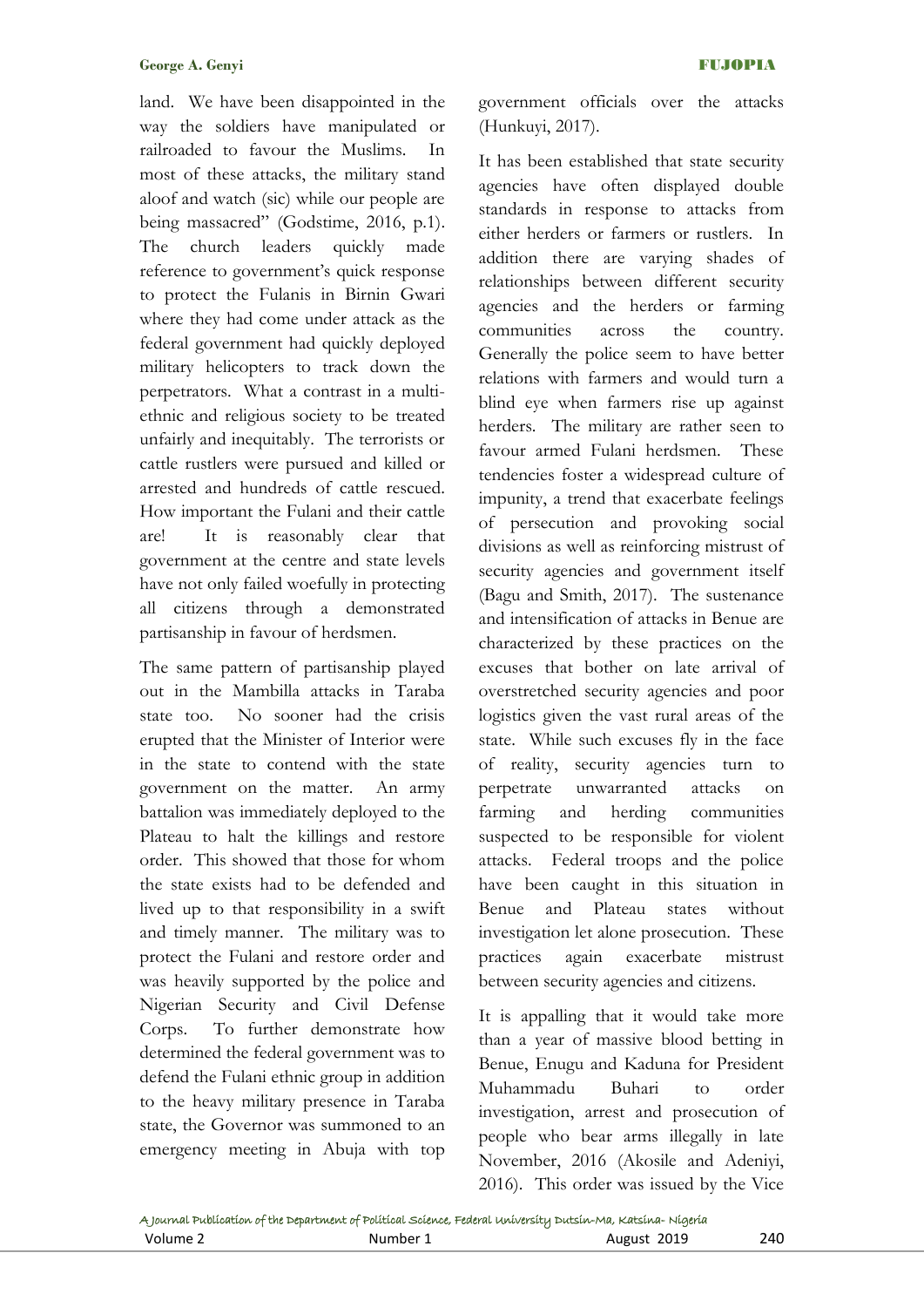President who represented the President at the graduation ceremony of the Senior Executive Course (SEC) 38 of the National Institute for Strategic Studies (NIPSS). And it would take more than two months of gruesome murder of 800 people in Southern Kaduna for a battalion of the army to be established in the area. But killings would continue long afterwards as the communities continued to come under attacks in February and July 2017. Citizen"s perception of state response is partisan, unfair and tended to institutionalized impunity. These practices have eroded citizen"s trust in security agencies and have also waned public confidence in government capacity and legitimacy. State neutrality, a basic feature meant to earn citizens' trust is under threat and with this is political stability in a multi-ethnic state in desperate search for peace that is elusive due to the state partisan attitude.

## **Conclusion**

The way and manner in which the Nigerian state has handled the cycle of killings orchestrated through herdersfarmers conflict points to an entrenchment of a culture of impunity and a drive to anarchy. From Benue to Enugu and Southern Kaduna, the Nigerian state has failed its citizens. The primary purpose for which the state and its government exist is to guarantee security, law and order (Kolawole, 2017). When government cannot secure this or does so for some and not the entire society then anarchy is founded as groups resort to self-help. State neutrality is critical to maintenance of law and order and protection of all, a responsibility when fairly and effectively discharged enhances state legitimacy and peace.

The impact of the herder-farmers conflict are largely socio-economic and security discernable. Livelihoods are lost as human resources are depleting. But far and above this are security concerns with far reaching implications on inter-ethnic relations at the core of the federal polity. If there is anything the Nigerian state would do without compromise is the guarantee of security to all groups because this is the primary duty of the state. The intensity and extensiveness of the conflict point to the failure of the state in its profound responsibility and the ominous signs to anarchy are glaring. It is time to reverse the tragedy by punishing impunity through fair enforcement of laws and guaranteeing security to all segments of the Nigerian society. Security sector accountability is pivotal to stability and enhancement of citizen-state trust and state legitimacy.

# **Recommendations**

- 1. It is important for the Nigerian state to position itself for all groups in an apparent neutrality to reduce the tendency for resorting to self help which has assumed a major character of the conflict.
- 2. The Nigerian state must use the instrument of public policy to create conditions for private ranching to flourish by investing in requisite infrastructure to enhance its sustainability especially by subsidizing investment by herders.

## **References**

Abah, H. (2016). Agatu deserted taken over by armed herdsmen-Police. *Daily Trust* Newspaper Tuesday March 1.

Abbass, I. M. (2014). No retreat no surrender: Conflict for survival between Fulani pastoralists and farmers in

|          | A Journal Publication of the Department of Political Science, Federal University Dutsin-Ma, Katsina-Nigeria |             |     |
|----------|-------------------------------------------------------------------------------------------------------------|-------------|-----|
| Volume 2 | Number 1                                                                                                    | August 2019 | 241 |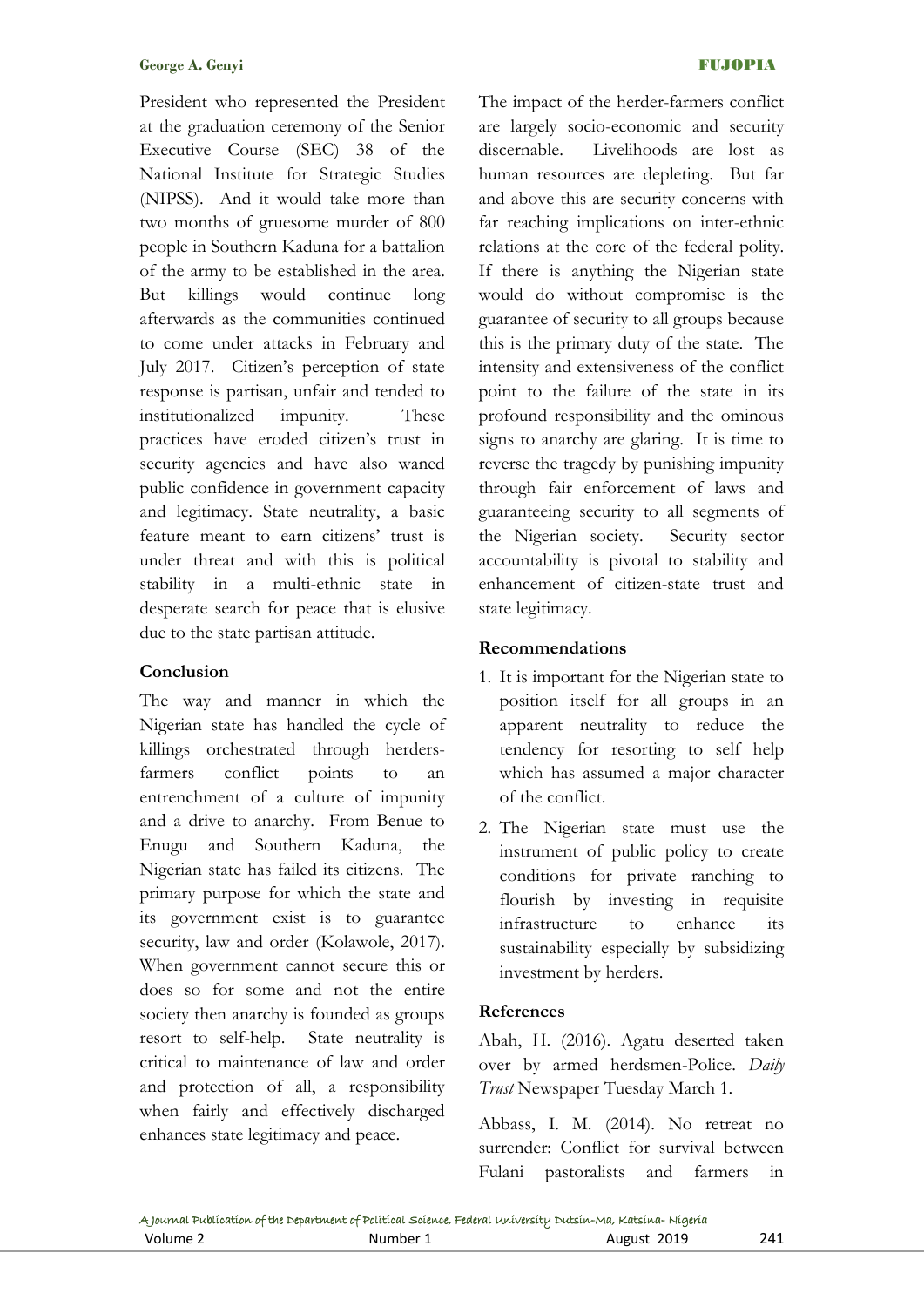northern Nigeria. *European Scientific Journal*, Vol. 8.No.1, pp331-346.

Acaps (2017). Nigeria: Farmer-Fulani herder violence in Benue, Kaduna and Plateau states. *Thematic Report.* Retrieved from [https://www.acaps.org](https://www.acaps.org/) on  $13<sup>th</sup>$  July, 2016

Afigbo, A. E. (1991). Background to Nigerian federalism: Federal features in the colonial state. *Publius: The Journal of Federalism*, 21, 4 pp1-16

Agbo, A. (2016). Inside the killing fields of Southern Kaduna – Part 1. Retrieved from [www.icirnigeria.org](http://www.icirnigeria.org/) on 21 July, 2016.

Ajene, O. G. (2001). *Political parties and federalism.* In J. I. Elaigwu and G. N. Uzoigwe (eds.) *Foundation of Nigerian federalism, 1900-1960,* Institute of Governance and Social Research (IGSR), Jos.

Akosile, A. and S. Adenoyi (2017). Buhari orders prosecution of people bearing firearms illegally. *Thisday* Sunday Newspaper, November, 20.

Aliegba, E.T. (2017). *Basic Elements in Party and Electoral Politics in Nigeria*, Keffi, AMD Designs and Communications

Amaza, M. (2016). Nigeria's Next Security Challenge is at a Tipping Point and could be as Deadly as Boko Haram. Retrieved from

[https://www.qz.com/670768/nigerian](https://www.qz.com/670768/nigerian-next-security-challenge)[next-security-challenge](https://www.qz.com/670768/nigerian-next-security-challenge) on 21st July, 2017

Baba, A. S. (2015). The transformation of the farmer-herder conflicts in Nigeria. *Journal of Conflict Studies,* Vol. 2 No. 3, pp23-43

Baca, M.W. (2015). Farmer-herder clashes amplify challenge for beleaguered Nigeria"s security. Retrieved from [http://theglobalobservatory.org/2015/07](http://theglobalobservatory.org/2015/07/farmer-herder-nyeri) [/farmer-herder-nyeri](http://theglobalobservatory.org/2015/07/farmer-herder-nyeri) on 15th July 2017

Bagu, C and K. Smith (2017). *Past is prologue: Criminality and reprisal attacks in Nigeria's Middle Belt,* Washington DC; Search for Common Good

Catholic Diocese of Kafanchan (2016). Enough of the killings in Southern Kaduna; Kafanchan Diocese cries out; Retrieved from Catholiclinkonline.com on  $17<sup>th</sup>$  July, 2017.

Comment (2017). Fresh violence in Southern Kaduna, *Daily Trust* Newspaper, July 23

Editorial (2016). Nigeria's alarming arms proliferation in Nigeria, *Daily Trust,* 11 August

Egwemi, V. (2014). The Middle-Belt of Nigeria: The myth and reality. In Egwemi V., T. Wuam and C. S. Orngu (eds.) *Federalism, politics and minorities in Nigeria,* Lagos, Bahiti and Dalila.

Fukuyama, F. (2000). *The origins of political order.* London: Profile Books

Genyi, G. A. (2014). Ethnic and Religious Identities Shaping Contestation for Land Based Resources: The Tiv Farmers and Pastoralists Conflicts in Central Nigeria. Paper presented at Annual International Conference on Ethnic and Religious Conflicts, Resolution and Peace Building Organized by International Centre for Ethno-Religious Mediation (ICERM) in New York on  $1^{st}$  October, 2014, [www.icermdediation.org](http://www.icermdediation.org/)

Genyi, G.A. (2014). Zoning: A master stroke for political stability in Nigeria's plurality conundrum. In Egwemi V. V., T. Wuam and C. S. Orngu (eds.) *Federalism, politics and minorities in Nigeria,* Lagos, Bahiti and Dalila.

|          | A Journal Publication of the Department of Political Science, Federal University Dutsin-Ma, Katsina-Nigeria |             |     |
|----------|-------------------------------------------------------------------------------------------------------------|-------------|-----|
| Volume 2 | Number 1                                                                                                    | August 2019 | 242 |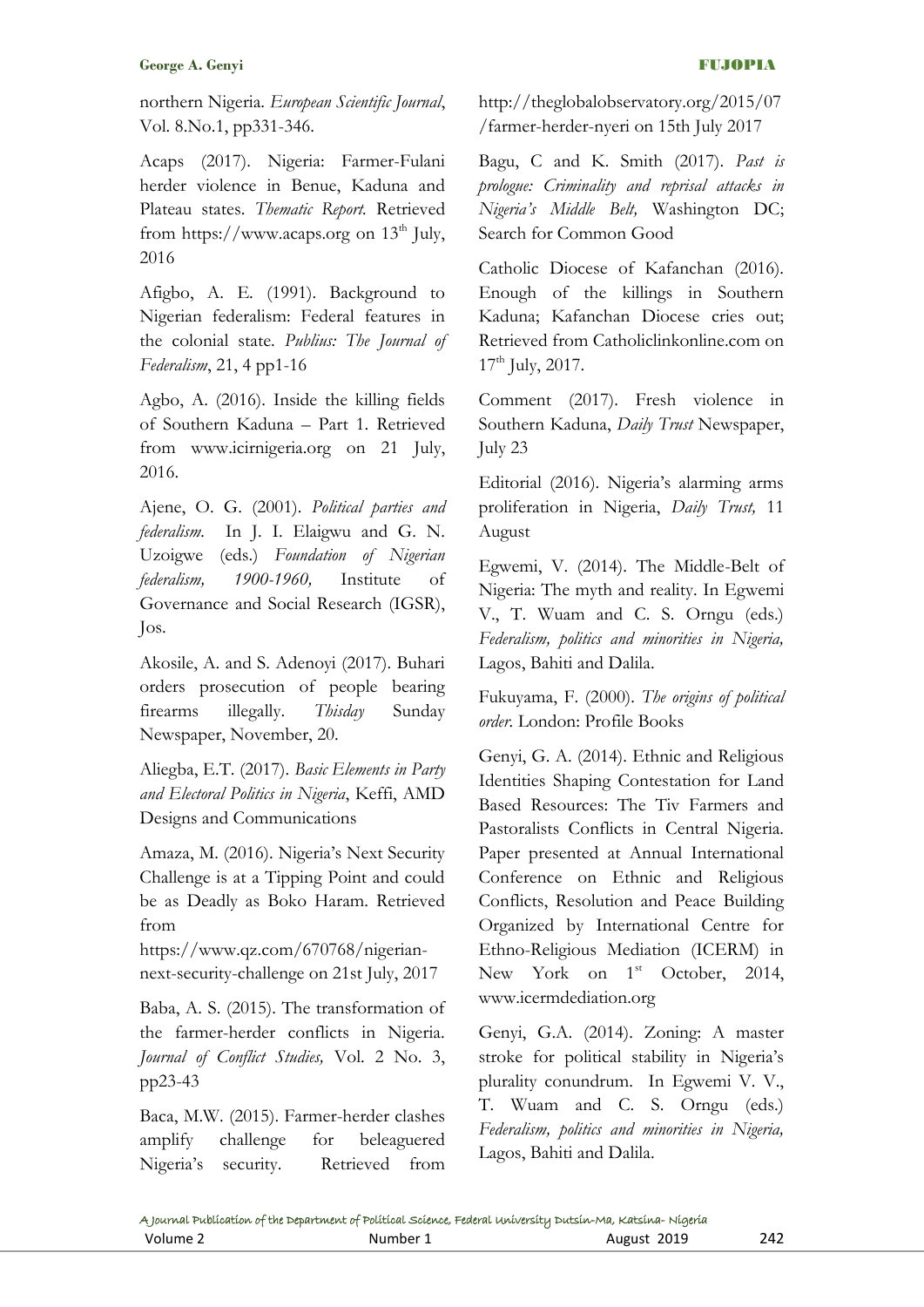Genyi, G.A & Ada, N.A (2012).Ethnicism and Sectionalism: Twin challenges to Nigeria"s nationhood. *Journal of Faculty of Social Sciences,* Volume 3, Number II, pp69-80

Godstime, I. O. (2016). Souther Kaduna killings: The Catholic Diocese of Kafanchan, Kaduna State, Northwest, Nigeria writes. Retrieved from [www.gt9ja.com](http://www.gt9ja.com/) on  $14<sup>th</sup>$  July, 2018

Hunkuyi, M.I.; I. Wakili; A. Bamboye; I. Mudashir and A. Jimoh (2017).Taraba: Militiamen withdraw as troops takeover villages. *Daily Trust*, 23 June.

Ibrahim, J. (1994). Ethno-Religious Mobilization and the Sapping of Democracy in Nigeria; on the Legacy of the Transition Programme. Paper for Conference on: "Democracy: Popular Precedents, Popular Practice and Popular Culture", Johannesburg, July.

Igata, F. (2016). Again, Fulani Herdsmen invade Enugu Community; kill a Catholic Seminarian, *Vanguard* Newspaper, August, 26.

Ignitieff, M. (1993). *Blood and belonging: Journeys into the new nationalism,* Toronto: Viking

Jibueze, J. (2016). Curtailing Herdsmen's Menace. *The Nation Newspaper,* Tuesday May 3.

Kolawole, S. (2017).On the Bloodbath in Southern Kaduna. *Thisday* Newspaper, Sunday January, 29.

Malam, B. (2014). Small arms and light weapons and its implication for West African regional security, *International Journal of Humanities and Social Sciences,* Vol.4, No.8 pp260-269

Marnah, E; C. Ndujihe, C. Nkwopara and C. Ozor (2016). Bloodbath in Enugu as Fulani herdsmen kill 40. *Vanguard* Newspaper, April 2016

Mikailu, N. (2016). Making sense of Nigeria"s Fulani-farmer conflict, BBC News, Retrieved from BBC.com on 17<sup>th</sup> January 2017

Mercy Corps (2015). The economic costs of conflict and the benefits of peace: Effects of farmer-pastoralist conflict in Nigeria"s Middle Belt on *State, Sector and National Economies.* Retrieved from [https://www.mercycorps.org](https://www.mercycorps.org/) on  $31<sup>st</sup>$  July, 2017

NPC (2015). Nigeria's 2006 Population Census Arranged by State. Retrieved from [https://www.npc.org](https://www.npc.org/) on 23rd July, 2018

Nwabughuogu, I. A. (2001). Uniterism versus federalism: A British dilemma. In J. I. Elaigwu and G. N. Uzoigwe (eds.) *Foundation of Nigerian federalism, 1900-1960,* Institute of Governance and Social Research (IGSR), Jos.

Omu, F.I. (2001). Ethnicity, Nationalism and Federalism. In J. I. Elaigwu and G. N. Uzoigwe (eds.) *Foundation of Nigerian federalism, 1900-1960,* Institute of Governance and Social Research (IGSR), Jos.

Rotberg, R. I. (2004). Improving governance in the developing world: Creating a measuring and ranking system. In Robert I. Rotberg and Deborah West (eds). *The good governance problem: Doing something about it.* Cambridge, M.A.

Sahara Reporters (2017). Mambila committed ethnic cleansing in Taraba, says Fulani community. Retrieved from [www.saharareporters.com](http://www.saharareporters.com/) on 14<sup>th</sup> July, 2018

Ugwuamanam, C. (2016). How climate change is driving Nigeria's herdsmen conflict. Retrieved from

|          | A Journal Publication of the Department of Political Science, Federal University Dutsin-Ma, Katsina-Nigeria |             |     |
|----------|-------------------------------------------------------------------------------------------------------------|-------------|-----|
| Volume 2 | Number 1                                                                                                    | August 2019 | 243 |